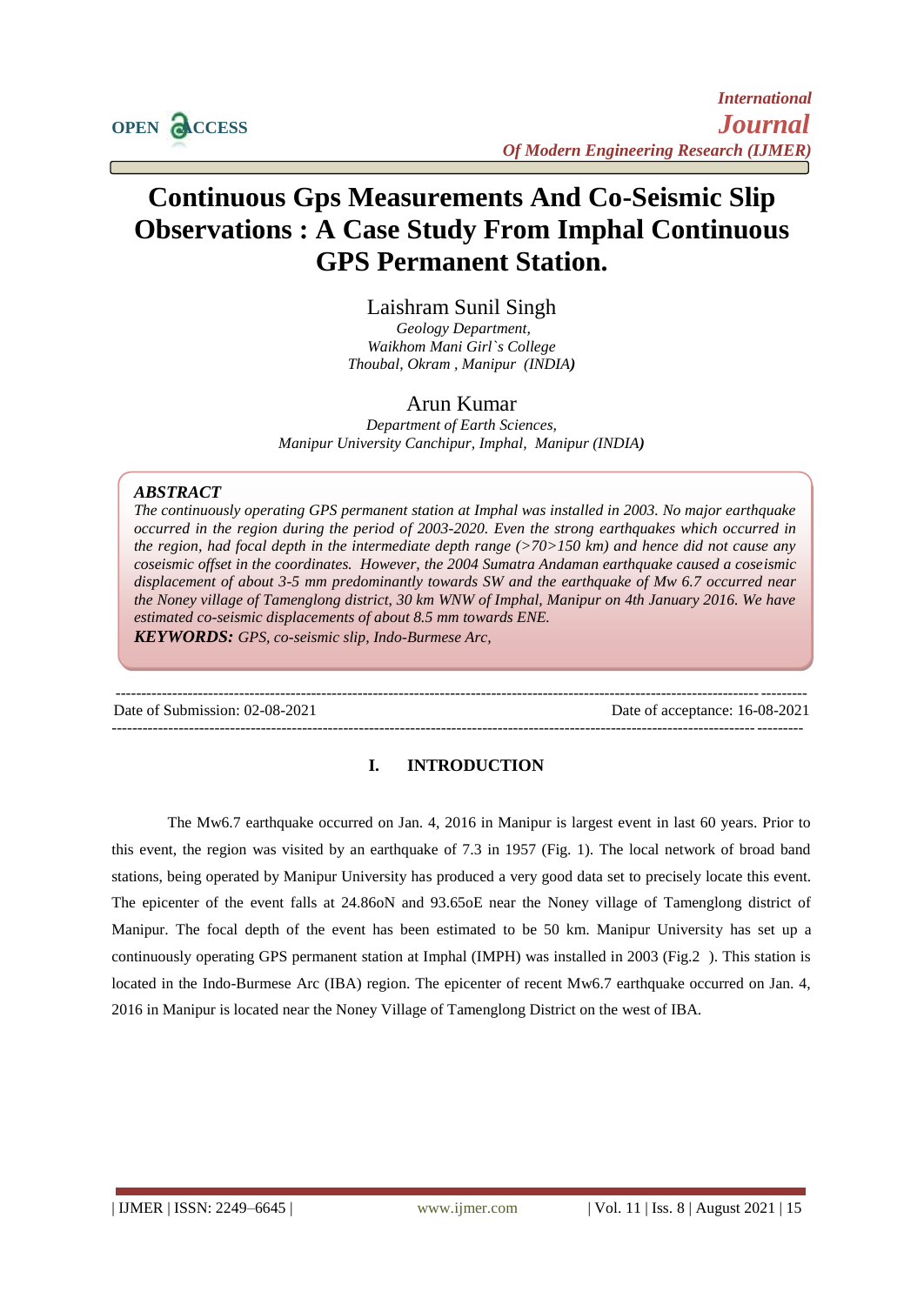

Fig.1 General Tectonics in the Indo-Burmese region



Fig.2. GPS permanent station at Imphal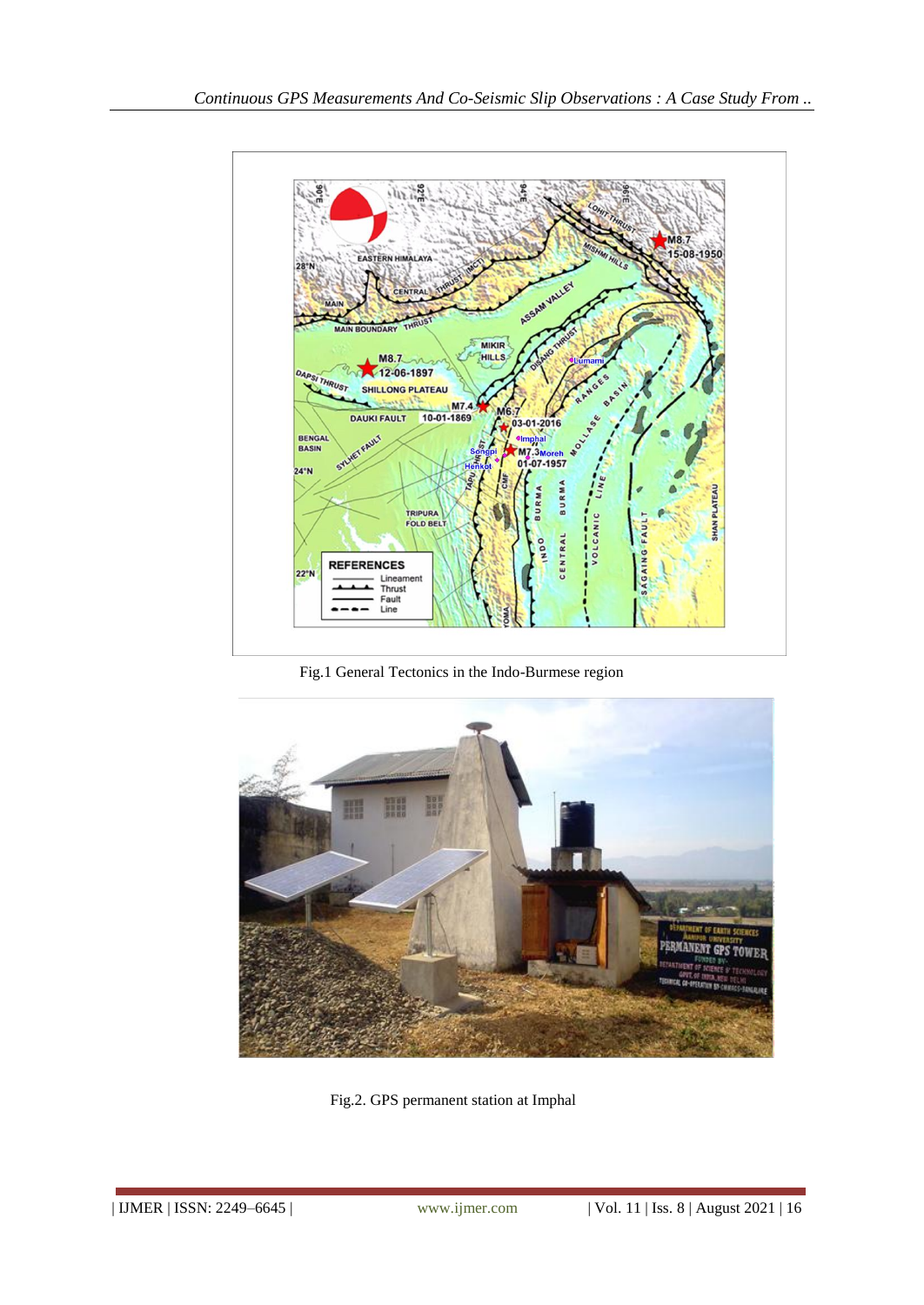## GPS DATA PROCESSING AND ANALYSIS

GPS data of the Permanent station of IBA are used to determine the quasi-static displacement associated with the  $Mw = 6.7$ . The GPS data obtained from the site have been converted into RINEX observation files and quality check was performed using TEQC (Translation, Editing and Quality Checking Software). The quality check plots of all the GPS data were carefully examined and the data with high cycle clips, multipath and of duration with <18 hours observation were removed from the analysis.

The processing of the GPS data from station is routinely performed at Department of Earth Sciences Manipur University using the GAMIT/GLOBK software (Herring et al., 2010a,b). Data from IGS (International GPS Service) sites, namely, BAHR, IISC, HYDE, LHAS, KIT3, KUNM and POL2. These data were processed on daily basis producing loosely constrained station coordinates and satellite orbits. These were further combined with loosely constrained solutions of globally distributed nearby IGS station data available from the Scripps Orbital and Positioning Analysis Centre (SOPAC; http:garner.ucsd.edu). Using the GLOBK software (Herring, 2005), position estimates and velocity stabilization in ITRF08 were achieved. And Coulomb 3.3 software (Toda et. Al. 2005: Lin & Stein, 2004) is used for calculating stresses changes at any depth caused by fault slip.

#### INTERPRETATION

For our analysis, the Imphal permanent stations is deeply anchored in bedrock and have proven to have predictable motions that can be adequately modeled as a constant velocity over several years. Because this IMPH permanent station has more than 10 years old.

Time series of IMPH site is shown in Fig. 3. In the time series north component shows deformation 20.9  $\pm$ 0.5 mm/yr, east component shows deformation 29.7  $\pm$ 0.5 mm/yr and up components shows the deformation  $0 \pm 19$  mm/yr. In ITRF2008 reference frame the IMPH site shows a velocity of 36.3 mm/year towards N55°.



Fig.3 Time Series at IMPH in ITRF 2008. The estimate slope for east component is also given.

| <b>Table 1.</b> Co-seismic displacement at Permanent GPS Stations. |               |             |             |
|--------------------------------------------------------------------|---------------|-------------|-------------|
| <b>GPS</b> Station                                                 | Distance from | North       | East        |
|                                                                    | Epicenter     | Measured    | Measured    |
|                                                                    | (Km)          | (mm)        | (mm)        |
| <b>IMPH</b>                                                        | 30            | $3 \pm 0.5$ | $8 \pm 0.4$ |

**Table 1.** Co-seismic displacement at Permanent GPS Stations.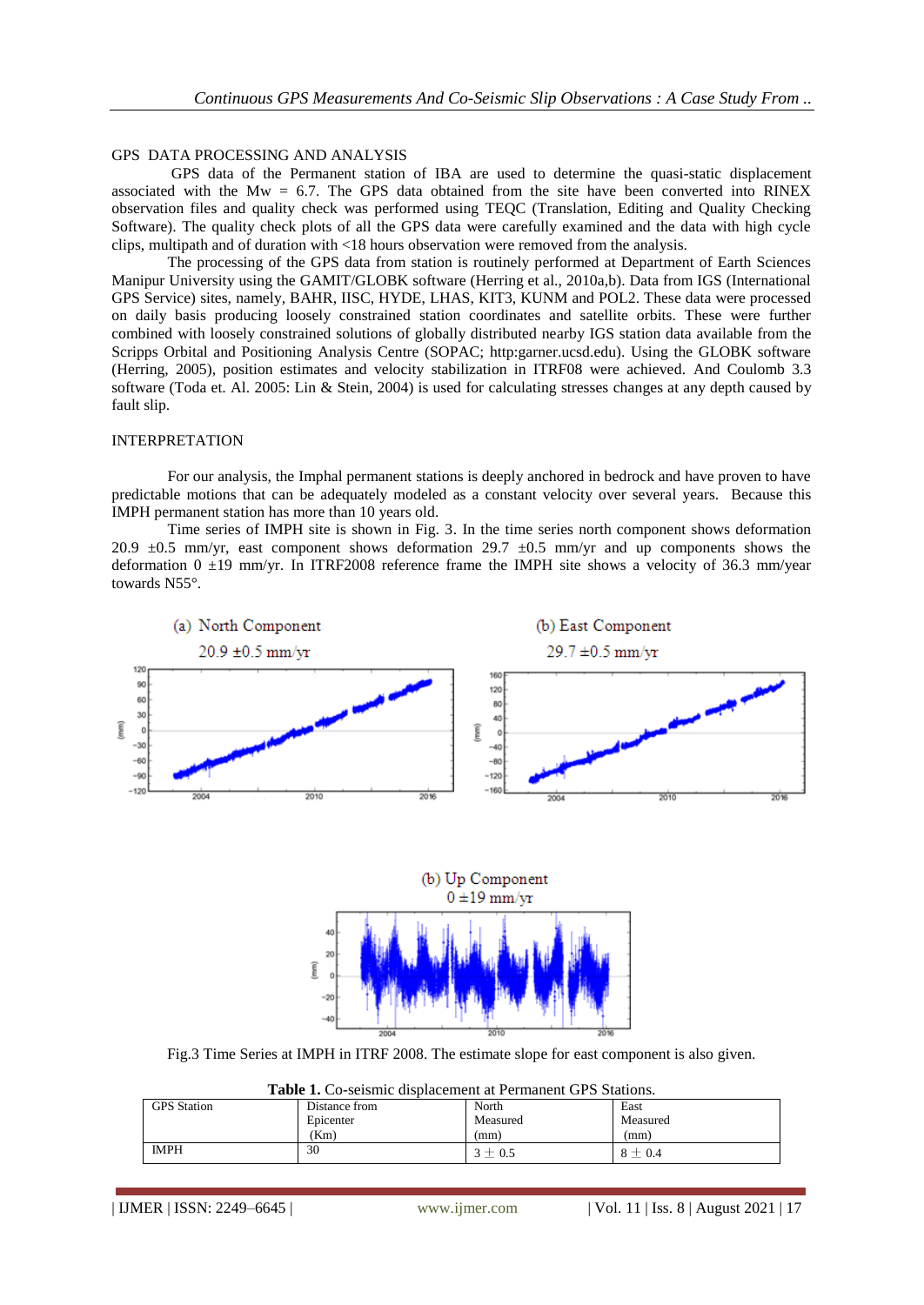Co-seismic displacement is observed very clearly from the permanent GPS station IMPH (Table 1).

At the time of the shock Time series of IMPH a co-seismic displacement is evidenced of about  $\sim 8.5$  mm in ENE (Fig.4) . The offset in the North component is not obvious, however it is quite distinct in the East component. In the North component the offset is  $\sim$ 3 mm and East component is  $\sim$  8 mm.



The time series of the observed displacements shows that the main shock is followed by a significant post seismic signal occurring in the same direction as the co-seismic movement period lasting 10 days shows a rate of about 2 mm/day (during this period the strong aftershock (Mw= 6.7) of January 4, is seen as a step of about 4 mm on the time series.

A slight preseismic displacement (1-2 mm) is detectable during the 2 weeks before the main shock. It is particularly evidenced as a change in the slope of the time series during the 30 days.



Fig 5. Preliminary results showing Normal stress change along the fault plane

Again the coulomb stress change values were compared with the earthquake focus distributions which were obtained from USGS between the years 1950-2016 (Fig 5). It is noticed that the earthquakes which occurred near the modeled fault are seen on high stress region (red colored areas).The earthquake were coherent with the high stress region at the North and South boundaries of the modeled fault.